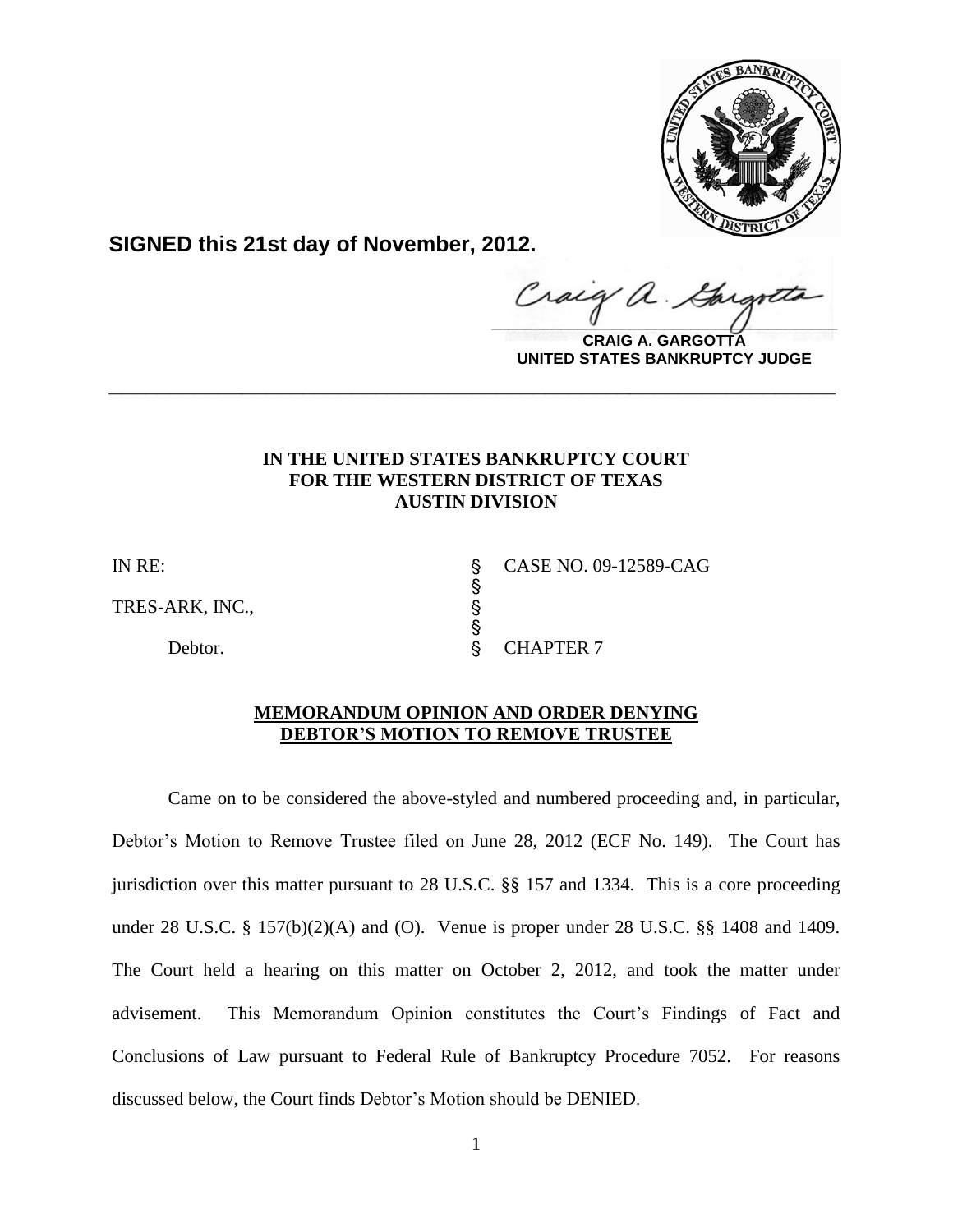### **FACTUAL AND PROCEDURAL BACKGROUND**

The events leading to this Motion began two years before Debtor's bankruptcy filing, when Horiba International Corporation ("Horiba") sued Debtor, a Minnesota corporation, in the Central District of California for alleged breach of contract. (Cause No. 02-07-CV-07106-AHM-CT, ECF No. 1). Debtor answered the suit and filed a counterclaim against Horiba alleging various state law contract claims ("the Horiba counterclaims") (*Id.* at ECF No. 5). While this litigation was pending, Debtor filed its Chapter 7 bankruptcy petition on September 15, 2009, effectively putting the California litigation on hold (Bankruptcy Case, ECF No. 1). John Patrick Lowe ("Trustee") was appointed trustee of the estate (ECF No. 2).

On Debtor's Schedule B, Debtor listed two claims under "[o]ther contingent and unliquidated claims of every nature, including tax refunds, counterclaims of the debtor, and right to set off claims" (ECF No. 9). The first claim listed was the Horiba counterclaims, with a stated value of \$13,973,000 (*Id.*). The second claim was for a "[p]ossible legal malpractice claim against Watts Guerra Craft" with the value listed as "unknown<sup>1</sup>" (*Id.*). On October 9, 2008, Horiba settled its claims against Debtor, agreeing that Debtor would pay Horiba \$362,433 subject to offset from any judgment in favor of Debtor on its counterclaims (*Id.*).

There are three major proofs of claim filed in this case. Horiba filed a claim seeking the settlement amount plus interest and attorney's fees valued at \$951,096 (Claim No. 10-1). Gary Anderson—Debtor's president and sole shareholder—and his wife Susan ("the Andersons") filed proofs of claim for \$252,060 and \$412,775, respectively (Claims 8-1 and 9-1). These claims arise from alleged unpaid compensation to Mr. Anderson and from alleged loans Mrs. Anderson made to Debtor (*Id.*).

<sup>1</sup> Debtor believed that its counsel throughout part of the Horiba litigation, the Watts Law Firm, committed malpractice and therefore listed the "possible legal malpractice claim."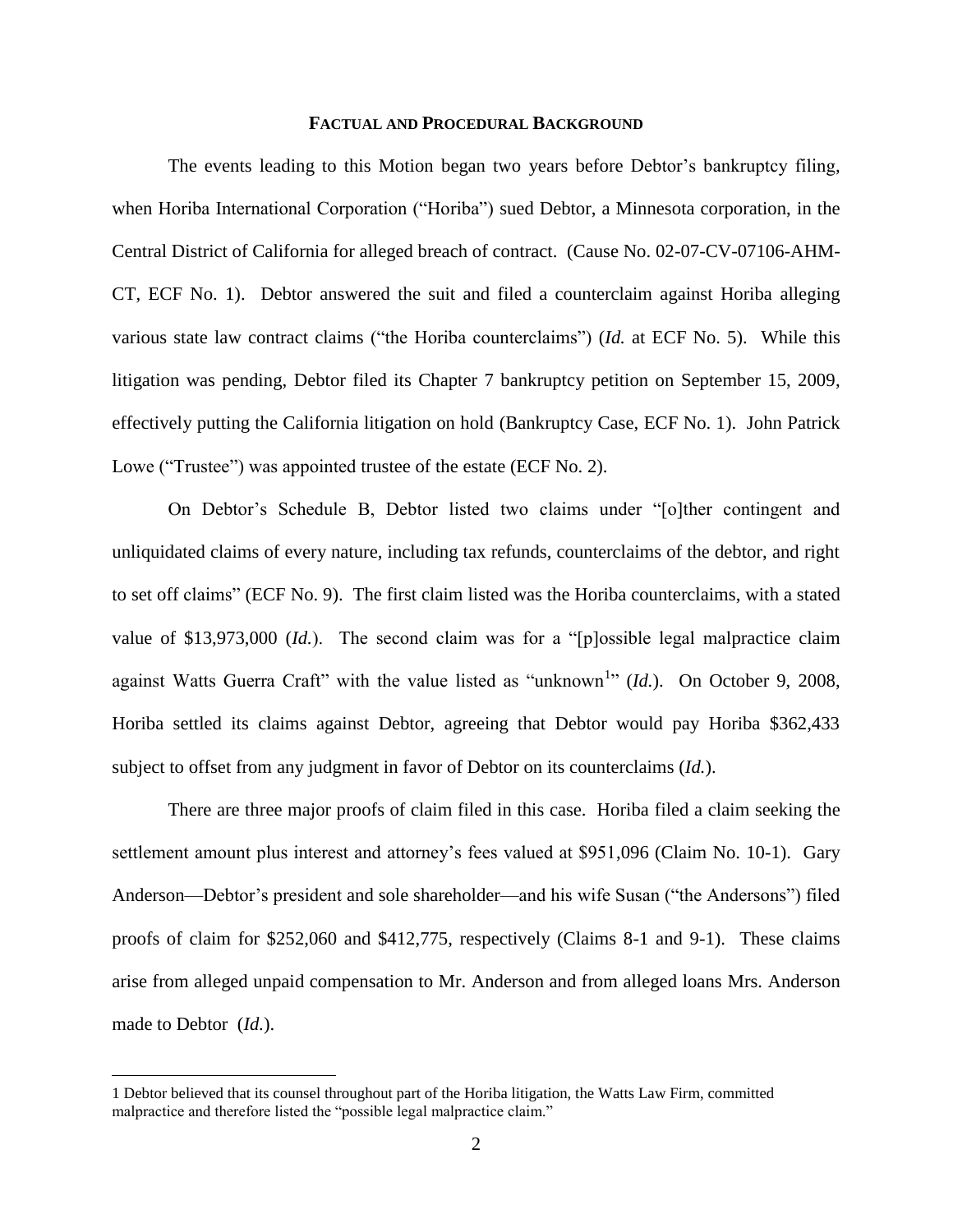On January 26, 2010, Trustee filed a Motion for Leave to Dismiss Horiba Counterclaim in Pending Litigation (ECF No. 29). Trustee specifically sought to "abandon" the Horiba counterclaims (*Id.*). As stated in his Motion for Leave, Trustee's motives for abandoning the counterclaims stemmed from a desire to pursue the outstanding malpractice claims, which Trustee claimed he could not do while the Horiba litigation was pending (*Id.*). According to Trustee, Debtor's counsel in the Horiba litigation was negligent, breached fiduciary duties, made damaging admissions to the district court, and failed to prepare Debtor's claims and defenses, rendering Debtor's chances of succeeding in the underlying suit greatly diminished (*Id.*). As such, Trustee claimed finding counsel to pursue the counterclaims filed by Debtor would be "futile," and that the \$13.9 million claim Debtor listed on Schedule B simply could not be realized (*Id.*). Trustee further claimed he could not engage counsel on an hourly basis because there were insufficient funds in the estate to do so (*Id.*). Trustee acknowledged there was risk involved in dismissing the Horiba counterclaims, including the possibility that Tres-Ark may be barred from re-filing. For the reasons stated above, however, Trustee argued dismissing the Horiba counterclaims was the best option.

The Court granted Trustee's Motion on February 23, 2010, authorizing and directing Trustee "to dismiss the Debtor's counterclaims" (ECF No. 31). Trustee succeeded in having the Horiba counterclaims dismissed with prejudice on May 5, 2010, in the Stipulated Dismissal of Tres-Ark's Counterclaims granted by the District Court for the Central District of California (Cause No. 02-07-CV-07106-AHM-CT, ECF No. 126).

After dismissing the Horiba counterclaims, Trustee followed through with his plan to pursue the malpractice claims against Debtor's counsel in the Horiba litigation. On December 1, 2011, Trustee filed a motion under Federal Rule of Bankruptcy Procedure 9019 to settle the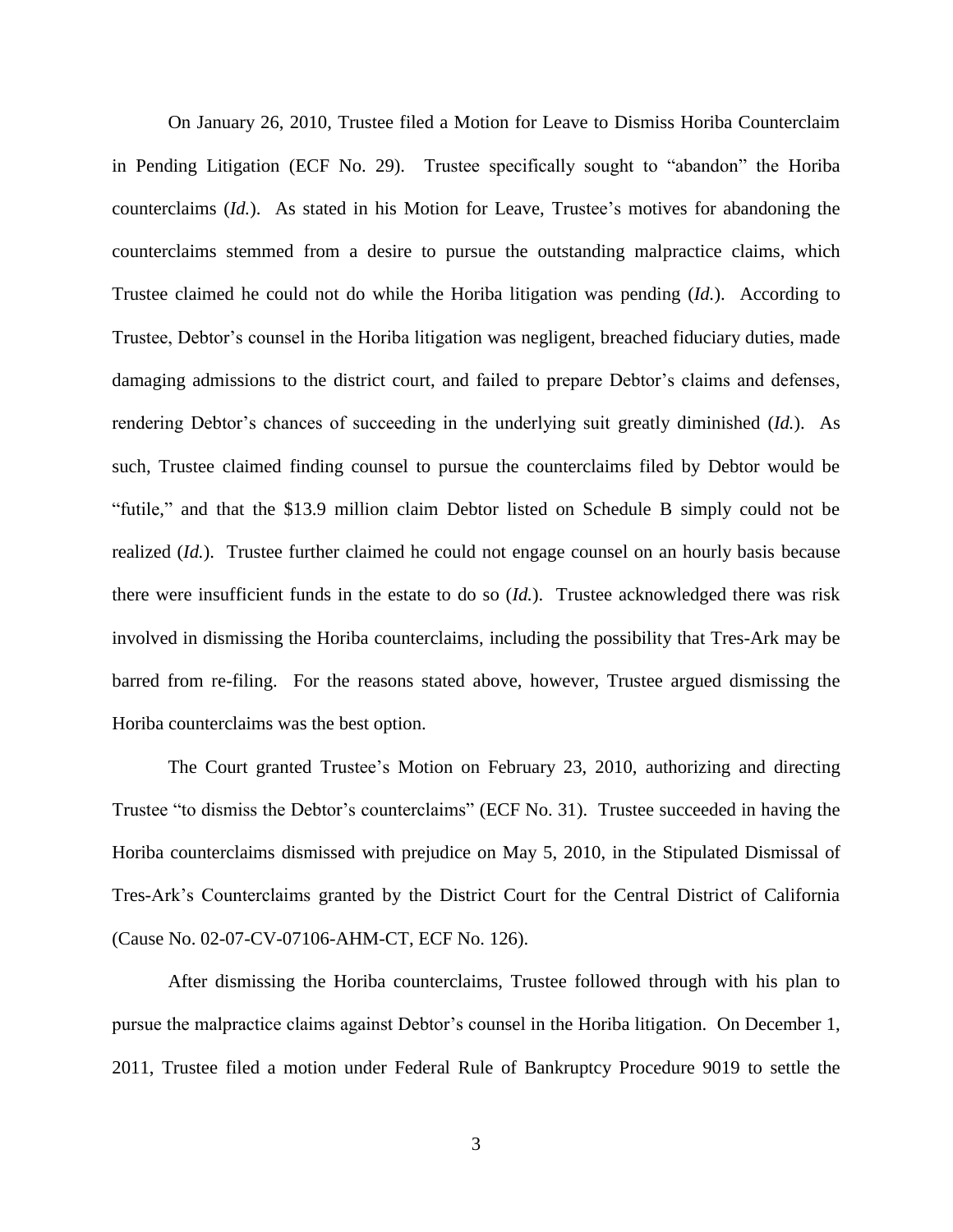malpractice claims for approximately \$1,550,000 (ECF No. 75). The Court approved the settlement on December 20, 2011 (ECF No. 81). The bankruptcy estate retained the majority of the payout from settlement, with the Andersons receiving five percent of the payout pursuant to an agreement between the parties (ECF No. 158).

On May 9, 2012, the Andersons filed an adversary proceeding on behalf of the United States under Rule 2010 against Trustee (Case No. 12-01075, ECF No. 1). In essence, the Andersons claim Trustee was both negligent and grossly negligent in dismissing, without authorization, the Horiba counterclaims with prejudice and that Trustee breached his fiduciary duty to minimize claims against the estate.<sup>2</sup> Trustee filed an answer and counterclaim, seeking to equitably subordinate the Anderson's claims (*Id.* at ECF No. 14). The parties subsequently filed a joint motion to abate the proceeding to allow Trustee to object to the Horiba proof of claim which, if successful, would cause any damage to the estate under the adversary proceeding to be negligible. The Court abated the proceeding on November 7, 2012 (*Id.* at ECF No. 33).

On June 28, 2012, Debtor filed this Motion to Remove Trustee, claiming Trustee's conduct throughout the Horiba litigation and the administration of the estate warrants his removal (ECF No. 149). Although the Motion was filed by Debtor, many of the allegations involve the Andersons and their treatment throughout the bankruptcy case.<sup>3</sup>

## **PARTIES' CONTENTIONS**

Debtor's grounds for removal of Trustee concern two main points. First, Debtor claims Trustee's conduct in regard to the Horiba litigation renders Trustee a non-disinterested party. Debtor argues that, as trustee of the bankruptcy estate, it is Trustee's duty to seek to minimize all

<sup>2</sup> The Court makes no findings or judgments regarding the Anderson's adversary proceeding against Trustee in this Memorandum Opinion.

<sup>3</sup> As stated previously, Gary Anderson served as president and sole shareholder of Debtor. Both he and his wife, Susan, were two of Debtors' major creditors.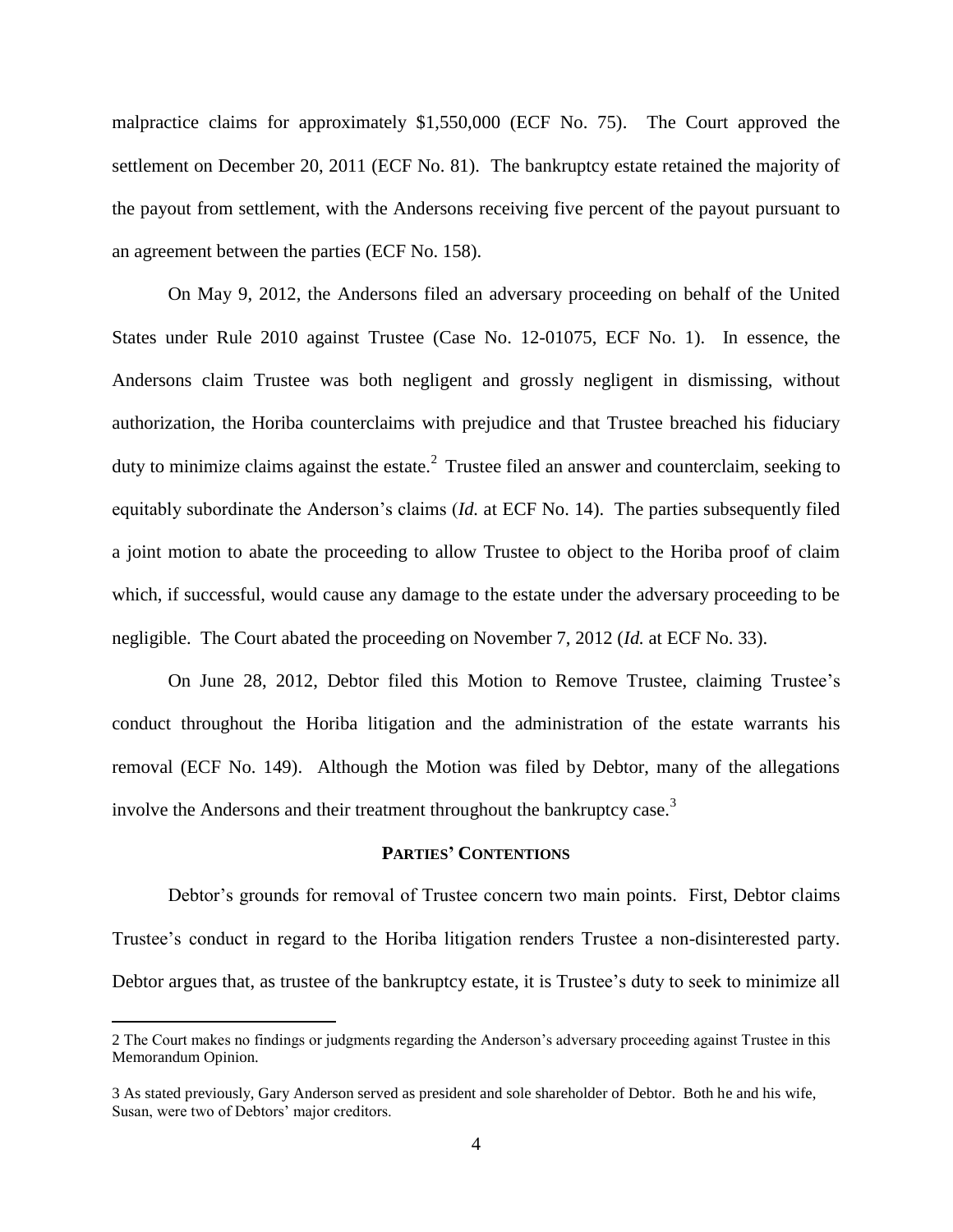claims made against the estate in order to enlarge the amount payable to creditors. One such claim is for the settlement amount due to Horiba from the California litigation. According to Debtor, one of the ways Trustee can diminish the Horiba proof of claim is to pursue the Horiba counterclaims, which Trustee dismissed with prejudice. Debtor believes that in order to pursue the Horiba counterclaims, Trustee may need to argue that he acted outside of his authority in dismissing the counterclaims with prejudice, therefore negating any binding effect of the dismissal. Debtor further argues that Trustee would be loath to make the argument that he acted beyond his authority, particularly when Trustee's answer in the adversary proceeding denied that the dismissal with prejudice was without oversight or authority. This conflict, according to Debtors, prevents Trustee from effectively representing the estate.

In addition, Debtor argues that the pending adversary proceeding and Trustee's acrimonious relationship with creditors warrant removal. Instead of filing a motion to dismiss the adversary proceeding, which Debtor implies would indicate that Trustee believed the claims were meritless, he instead filed an answer and counterclaims, allegedly indicating a personal bias against the Andersons. Furthermore, Debtor claims a motion to abate filed by the Trustee in the adversary proceeding was "replete with hyperbole, invective and vitriol against the Andersons." Citing the motion to abate, along with a claim of "viscerally unprofessional behavior" from an employee of Trustee, $4$  Debtor argues that this conduct demonstrates that Trustee is incapable of impartially representing all creditors and therefore must be removed. Finally, Debtor asserts that Trustee failed to file Debtor's tax returns in a timely fashion, and that Trustee would not allow Debtor's accountant to prepare the returns, causing further delay and further evidencing Trustee's bias against Debtor and the Andersons.

<sup>4</sup> Specifically, one of Trustee's employees is alleged to have directed derogatory and inappropriate language at the Debtors' counsel, as well as hint at vague conspiracy theories to dismiss the paperwork the Andersons provided.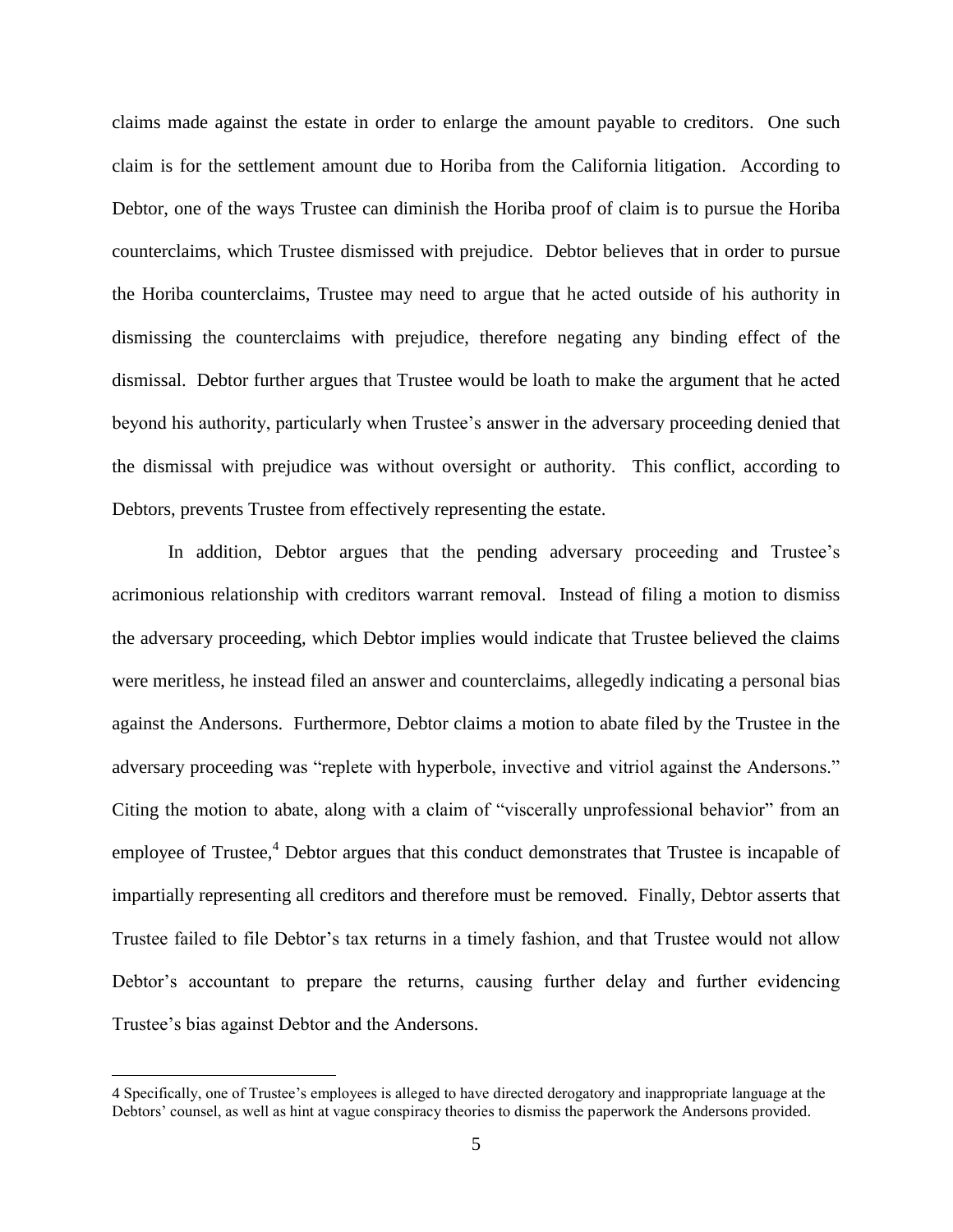Trustee denies all of Debtor's allegations (ECF No. 158). First, with respect to the Horiba counterclaims, Trustee claims Debtor and the Andersons should have objected to Trustee's dismissal when he asked the Court for leave to settle the claims, and that they had another chance to object when Trustee settled the malpractice claim against the Watts law firm. According to Trustee, the parties served notice on the Andersons in both the motion for leave and the motion to approve compromise, giving them the chance to object if they wanted to. As for the separate adversary the Andersons filed against him, Trustee argues that the Andersons cannot create a conflict of interest by filing an adversary proceeding against Trustee and then claim that such lawsuit creates a conflict of interest. In the separate adversary proceeding, Trustee claims he hired separate counsel to represent him and has not sought estate resources for his own defense.

Concerning the relationship between Trustee and the Andersons, Trustee maintains that the relationship between them has been "nothing but professional." While Trustee has questioned or objected to insider claims, Trustee argues that this does not translate to personal animosity because Trustee simply was fulfilling his duties. Further, because Trustee's duty is to represent all creditors, the fact that his actions created tension between himself and the Andersons is of no consequence. As for Debtor's concerns regarding the unfiled tax returns, Trustee asserts that he prepared Debtor's returns in a timely fashion. In his response, Trustee claims he had to file a motion to compel turnover of tax documents to allow Trustee and his accountant to prepare the returns. Trustee argues that only once he received these documents by the Court's order was Trustee and his staff able to begin preparing the returns.

Finally, Trustee claims the bankruptcy estate has been almost entirely administered at this point. Of the three claims remaining against the estate, two of them were filed by the Andersons,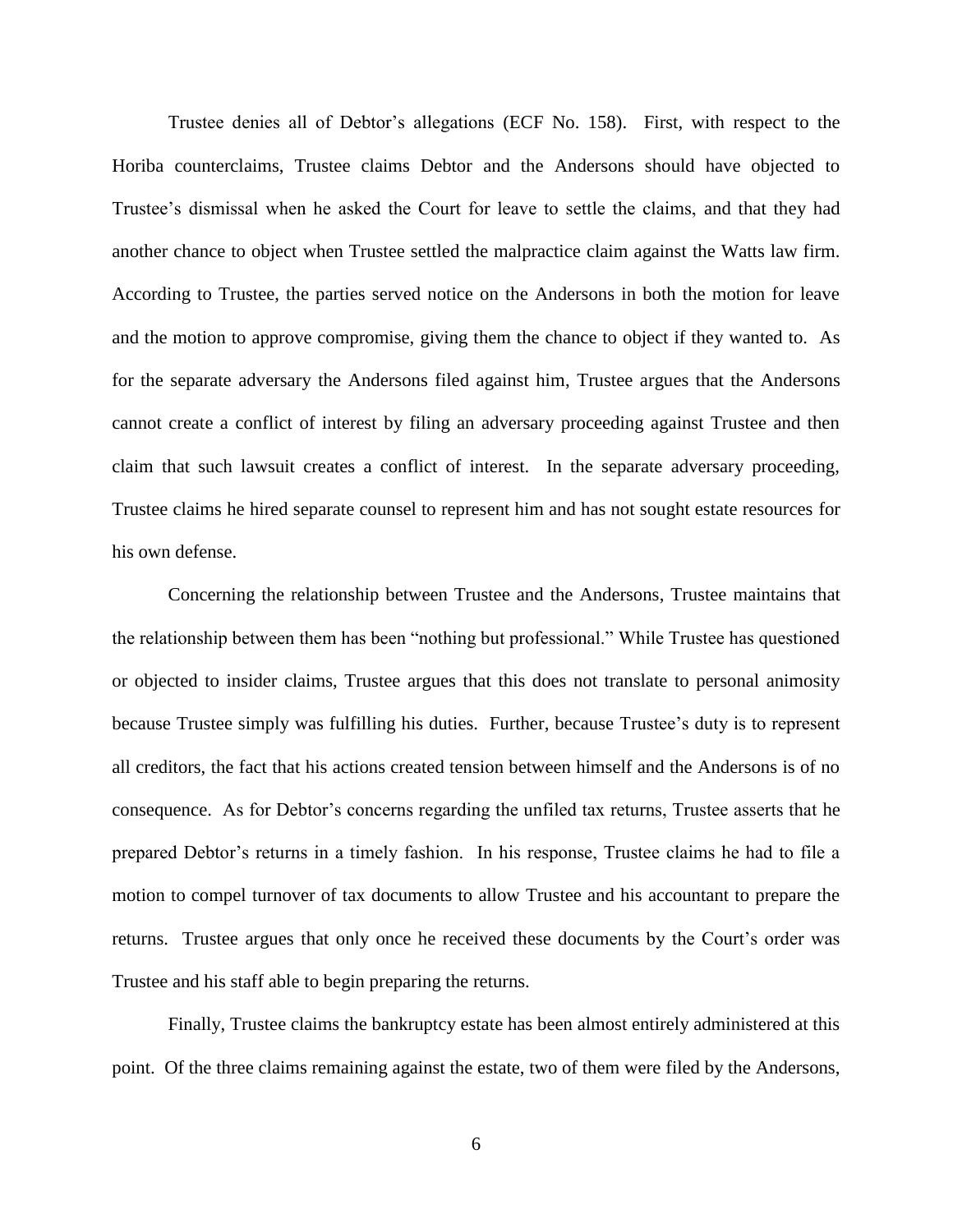who "cannot credibly be expected to investigate and object to their own claims." According to Trustee, removal would therefore serve no purpose and would detract from administration of the estate.

## **DISCUSSION**

There is currently no authority from the Fifth Circuit setting forth the standard to remove a trustee. The Bankruptcy Code authorizes courts to remove a trustee "after notice and a hearing." 11 U.S.C. § 324(a) (West 2012). In order for a court to remove the trustee, however, it must have cause to do so. *Id.*; *See In re Marvel Entm't. Group*, 140 F.3d 463, 471 (3rd Cir. 1998) (noting that the Bankruptcy Code only allows removal of a trustee "for cause"). The Bankruptcy Code does not define cause, and offers no other guidance on the issue. Each bankruptcy case involving removal of the trustee, therefore, requires determination on a case-bycase basis. *In re Haugen Construction Serv., Inc.,* 104 B.R. 233, 240 (D. N.D. Apr. 4, 1989). Examples of cause sufficient to remove a trustee include breach of fiduciary duty, trustee misconduct, and disinterestedness. 3 COLLIER ON BANKRUPTCY 324-4 (Alan R. Resnick and Henry J. Sommer, eds., 16th Ed. 2010) (internal citations omitted). As defined by 11 U.S.C. § 101(14), a disinterested person can be anyone with an interest "materially adverse to the interest of the estate or of any class of creditors or security holders." A conflict of interest can constitute "cause" for removal if, based upon the totality of the circumstances, the conflict could have a materially adverse effect on the estate. *Dye v. Brown (In re AFI Holding, Inc.)***,** 530 F.3d 832, 838 (9th Cir. 2008) (affirming *In re AFI Holding***,** 355 B.R. 139 (B.A.P. 9th Cir. 2006)). According to at least one court, courts should only remove a trustee if "doing so would improve, rather than detract from, the administration of the estate." *In re Kim,* 2009 WL 2143796 (Bankr. D. Haw. Jul. 14, 2009).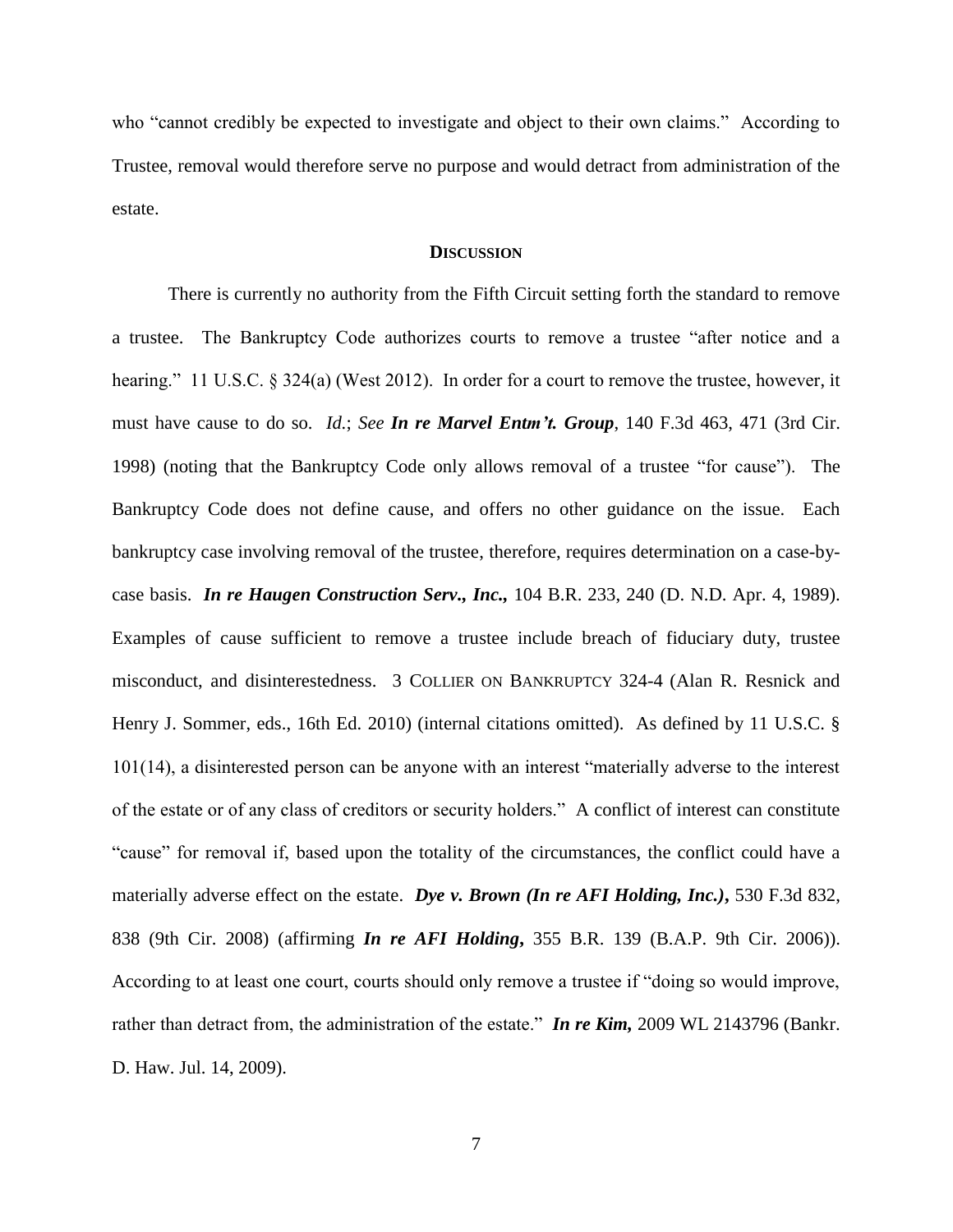A trustee serves as the representative of the bankruptcy estate. 11 U.S.C. § 323(a). Such an estate is generally comprised of a debtor's prepetition property, subject to several exceptions. *See generally id.* at § 541(a) (listing what property comprises the estate). The estate includes a debtor's prepetition causes of action. *Kane v. Nat'l Union Fire Ins. Co.,* 535 F.3d 380 (5th Cir. 2008) (citing *In re Swift,* 129 F.3d 792 (5th Cir. 1997) (holding that, if a cause of action accrues prior to a bankruptcy filing, it vests in the trustee)). The trustee, in representing the estate, represents the interests of all of the estate's creditors. The trustee's job is therefore to enlarge the estate as much as possible. A trustee's actions in performing these duties are protected by a business judgment standard. *See In re Age Refining, Inc.***,** 446 B.R. 786 (Bankr. W.D. Tex. Feb. 22, 2011) (noting that a trustee is "free to exercise his business judgment" to best serve the interests of the estate). Accordingly, "a trustee will not be removed for mistakes in judgment where the judgment is discretionary and reasonable under the circumstances." 3 COLLIER ON BANKRUPTCY 324-5; *In re Cult Awareness Network, Inc.,* 205 B.R. 575 580 (Bankr. N.D. Ill. Mar. 14, 1997) (upholding a trustee's actions when the judgment was "not unreasonable or beyond the scope of his discretion"). A trustee is also not required to prosecute every cause of action belonging to the estate. *In re Reed***,** 178 B.R. 817, 821 (Bankr. D. Ariz. Mar. 3, 1995) ("The trustee is granted complete authority and discretion regarding the prosecution and defense of any litigation of the debtor's estate.").

#### A. Burden of Proof

Just as the Bankruptcy Code is silent as to the definition of "cause," it offers no guidance in regard to the requisite burden of proof a movant must meet to remove the trustee. When the Bankruptcy Code is silent on the burden of proof, the Supreme Court states preponderance of the evidence is presumed. *Grogan v. Garner,* 498 U.S. 279 (1991). In *Garner*, the Supreme Court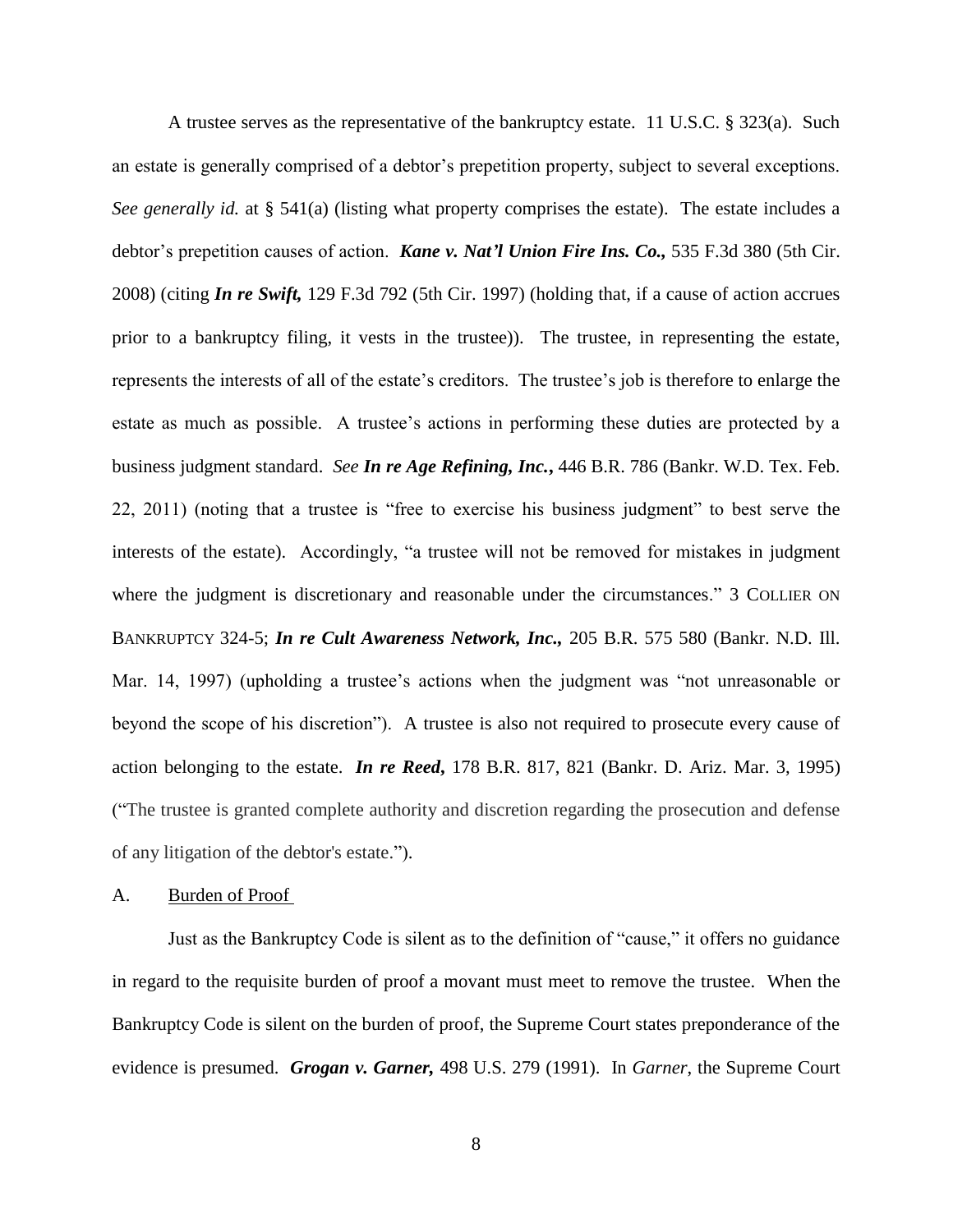held that preponderance "is presumed to be applicable in civil actions between private parties unless particularly important individual interests or rights are at stake." *Id.* It appears that preponderance is therefore an appropriate burden for a motion to remove a trustee. In at least one case, however, a bankruptcy court required clear and convincing evidence. *In re Walker*, 2004 WL 3152787 (Bankr. S.D. Fla. Dec. 1, 2004), *aff'd*, *Walden v. Walker***,** 515 F.3d 1204 (11th Cir. 2008). The court in *Walker* emphasized that removal of a trustee is "as serious an action as a bankruptcy judge could possibly decide," and that its decision to remove the trustee is "not undertaken lightly." *Id.*

This Court recognizes that a motion to remove trustee under Section 324 is a serious matter. Indeed, if a trustee is removed, he or she is also removed from all other bankruptcy cases in which he or she is involved unless the court rules otherwise.<sup>5</sup> 11 U.S.C. § 324(b). Such cases may involve "particularly important individual interests or rights" sufficient to deviate from the Supreme Court's default rule set forth in *Garner*. The Court, however, declines to adopt a requisite burden of proof, because there is neither a preponderance of the evidence nor clear and convincing evidence sufficient to remove Trustee.

# B. Debtor's Counterclaims Against Horiba

 $\overline{a}$ 

Debtor's first argument for removal of Trustee centers on how Trustee handled the Horiba counterclaims. As stated previously, Trustee dismissed the Horiba counterclaims with prejudice after asking the Court for leave to do so. Trustee did not use the phrase "with prejudice" in his motion for leave, but rather asked for leave to dismiss and "abandon" the counterclaims. The Court, in granting Trustee's motion, did not specifically authorize Trustee to dismiss with prejudice, but rather granted leave to "dismiss the Debtor's counterclaims." Debtor

<sup>5</sup> The Court notes that Debtor is only seeking removal of Trustee in this particular case. The fact that removal of trustee from all cases is the default under the Code, however, gives further credence to the premise that removing a trustee is not an action to be taken lightly.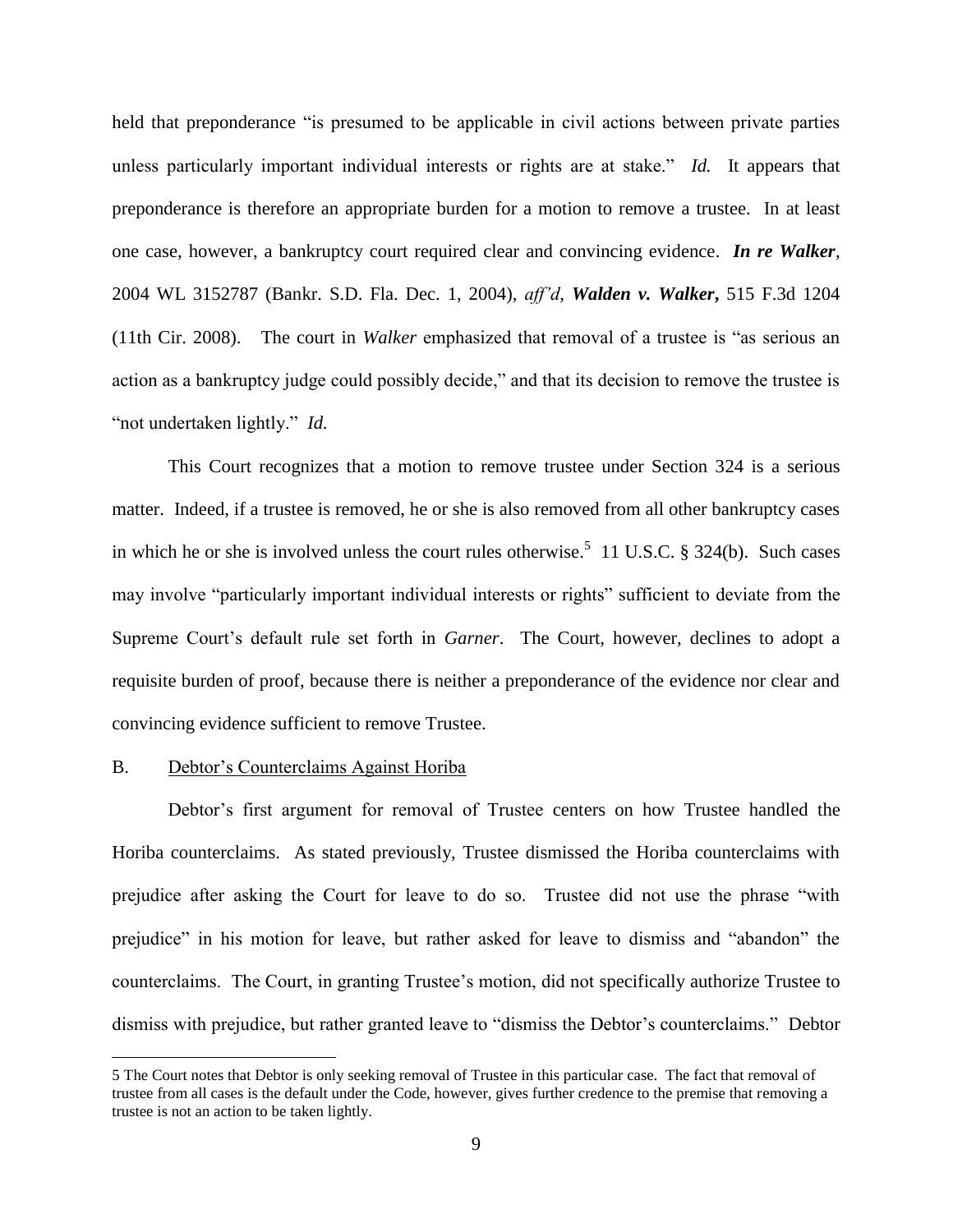now argues that, by dismissing the claims with prejudice, allegedly without notice to the parties in interest in the case, Trustee dismissed the largest claim Debtor's estate possessed. Debtor believes it to be in the best interest of the estate for Trustee to litigate the Horiba counterclaims. Trustee thinks otherwise, as evidenced both by his dismissal of the claims with prejudice and his representations to the court in his motion for leave to dismiss the claims. According to Trustee, the Horiba counterclaims' value dropped sharply "due to the negligence, breaches of fiduciary duties and other actions of Debtor's counsel." Such actions rendered a search to find counsel to pursue the claim on a contingency basis "futile." Trustee also stated he wished to pursue malpractice claims against Debtor's counsel, which he ultimately did, enlarging the estate by \$1.5 million. Further, Trustee acknowledged in his motion for leave that dismissing the claims created a risk that the claims would be barred from refiling in the future.<sup>6</sup> Debtor at no point opposed Trustee's motion, nor did it oppose Trustee's settlement with Debtor's counsel in the malpractice action.

Debtor states that the value of the Horiba counterclaims is much higher than what Trustee has represented to the Court. Indeed, Debtor asserts that the only thing left to do in this case at all is to object to Horiba's claim against the estate. Part of Debtor's grounds for this Motion to Remove rest on the fact that Trustee has not objected to the claim and is instead focusing on trying to subordinate the Anderson's claims. Put simply, this boils down to a difference of opinion on how Trustee should proceed with the administration of the estate. Such scenarios do not place a trustee's status as a disinterested person in jeopardy. The fact that Debtor, or some of the estate's creditors, want the Trustee to take different action is not cause for removal. Trustee has provided several bases for determining that pursuing the Horiba counterclaims is not in the

<sup>6</sup> It is unclear why Trustee did not state in his motion for leave that he planned to dismiss the claims with prejudice, rather than refer to his more nebulous risk factor analysis. Trustee did, however, make it clear in his motion that, once the Horiba counterclaims were dismissed, there was a possibility that they could not ever be refiled.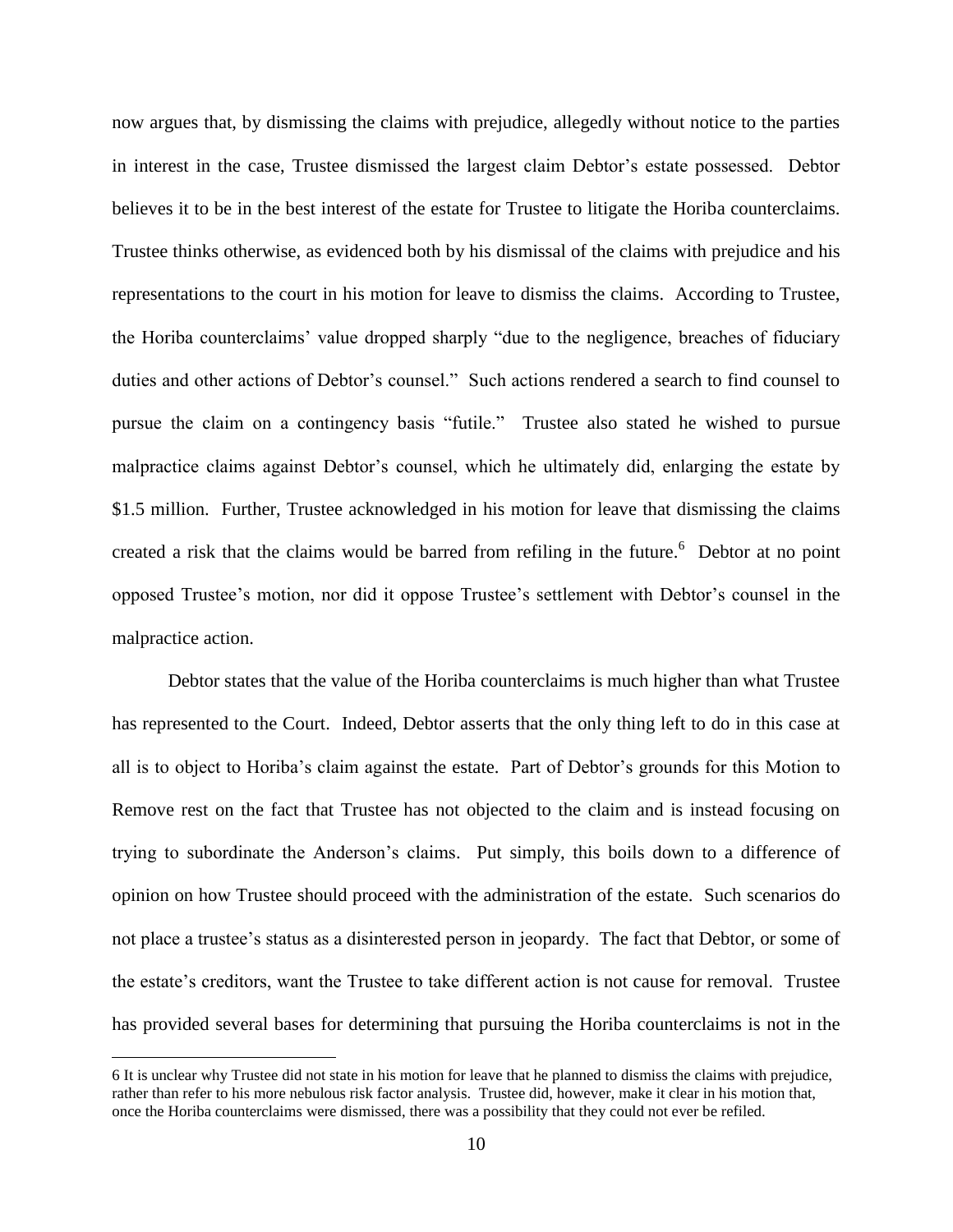best interest of the estate. While it is true that, in order to pursue the Horiba counterclaims, Trustee would likely have to argue that he acted outside of his authority, that fact alone is not enough to establish cause for removal.

At hearing, Debtor's counsel commented that we "will never know" whether Trustee's reluctance to pursue the Horiba counterclaims stems from his business judgment or from his reluctance to argue that he acted outside of his authority. When considering the removal of a trustee, however, "horrible imaginings alone cannot be allowed to carry the day." *In re Martin***,**  817 F.2d 175, 181 (1st Cir. 1987). "We will never know" does not satisfy a preponderance of the evidence, nor does it provide clear and convincing evidence that cause exists for Trustee's removal. The Court finds Debtor has not provided sufficient evidence regarding Trustee's actions with respect to the Horiba counterclaims to establish cause to remove Trustee.

## C. Trustee's Relationship with Debtor

 $\overline{a}$ 

Debtor further pleads the relationship between Debtor and Trustee, as well as the relationship between Debtor and the Andersons, has become so acrimonious that further cooperation is unlikely. As a result, according to Debtor, the Court should remove Trustee because the relationship between the parties strains Trustee's ability to represent the best interests of the estate. According to Debtor, the *AFI Holdings* case stands for the proposition that continuing animosity between the trustee and creditors makes trustee removal appropriate.<sup>7</sup> Debtor alluded to multiple communications between Trustee, Trustee's staff, and the Andersons that show that Trustee treated the Andersons "with disdain." The Court, however, did not receive any evidence as to what these communications actually were, and Debtor did not provide evidence demonstrating that Trustee himself had an acrimonious relationship with Debtor. The

<sup>7</sup> The Court fails to see where the Ninth Circuit states or alludes to this "continuing animosity" standard in the *AFI Holding* case.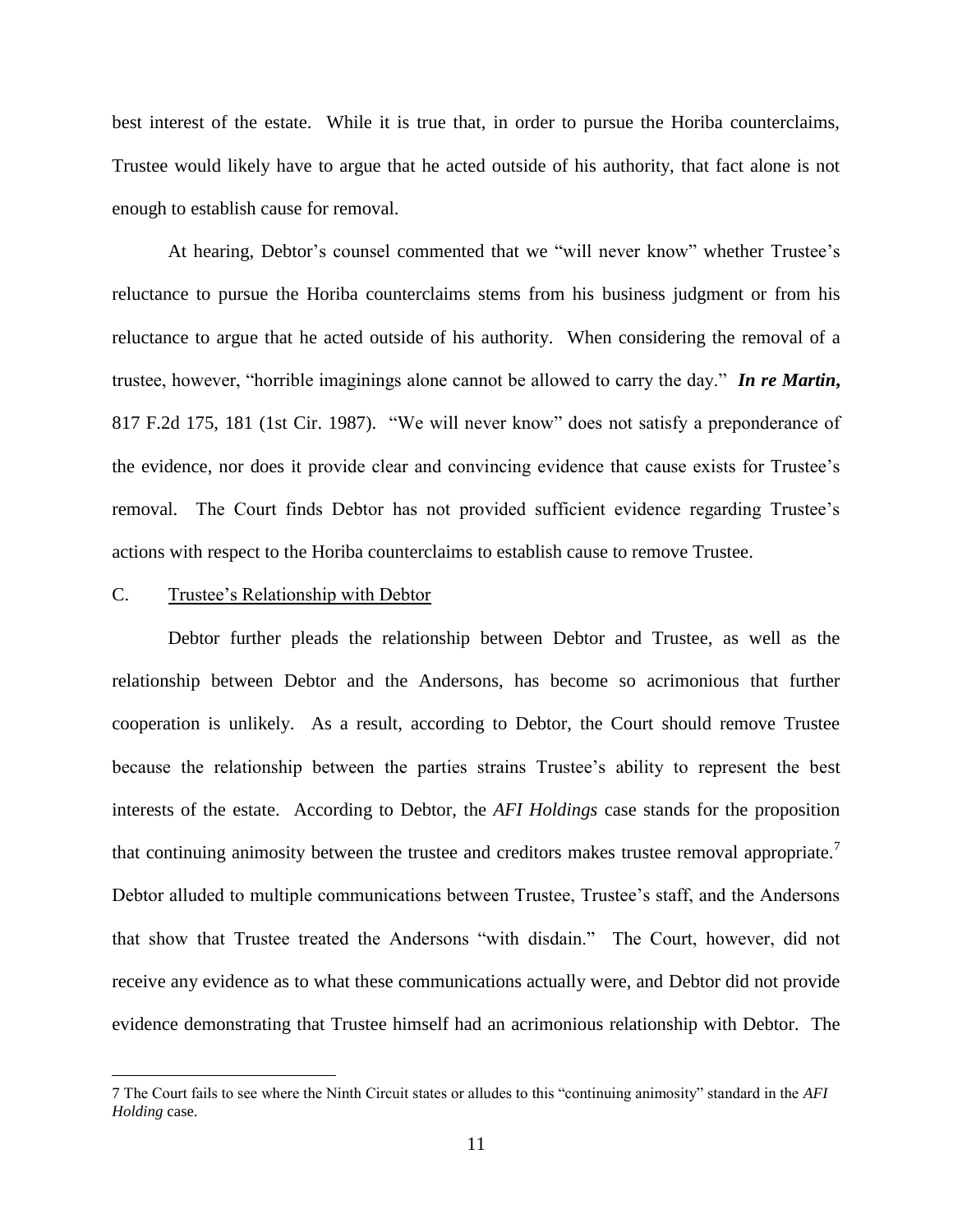Court therefore finds Debtor did not meet its burden in establishing cause to remove Trustee due to an alleged acrimonious relationship.

## D. Adversary Proceeding Against Trustee

 $\overline{a}$ 

The Court next considers the adversary proceeding the Andersons filed against Trustee. In short, the Andersons filed this proceeding against Trustee for the same reason that they believe he is not a disinterested party—that he acted outside of his authority in dismissing the Horiba counterclaims.<sup>8</sup> Debtor clams this adversary pits the Andersons—two large creditors of the estate—and Trustee against each other, compromising Trustee's ability to represent the best interests of the entire estate. The Court notes it was the Anderson's choice to file the adversary proceeding against Trustee. Trustee himself did not initially seek any claims against the Andersons. Such a filing against a trustee does not constitute a lack of disinterestedness. *In re Morgan***,** 375 B.R. 838 (B.A.P. 8th Cir. 2007). If filing an adversary proceeding constituted cause, any creditor unhappy with the administration of the estate would simply file an adversary proceeding against Trustee and then come to the court seeking the trustee's removal. The Court therefore finds the mere presence of this adversary proceeding to be insufficient cause under Section 324 sufficient to remove Trustee.

Debtor further claims that Trustee's actions in response to the adversary proceeding warrants his removal. In his answer to the Anderson's adversary complaint, Trustee filed a counterclaim against the Andersons. Debtor provides this counterclaim as evidence that Trustee is so at odds with the Andersons that he cannot properly represent their interests, along with the interests of other creditors, in the bankruptcy estate. Trustee's counterclaim, however, is an action for equitable subordination and objection to the Anderson's claims, stating that the

<sup>8</sup> The Court again cautions that it makes no findings or ruling in the separate adversary proceeding, which has been abated as of the date of this Opinion.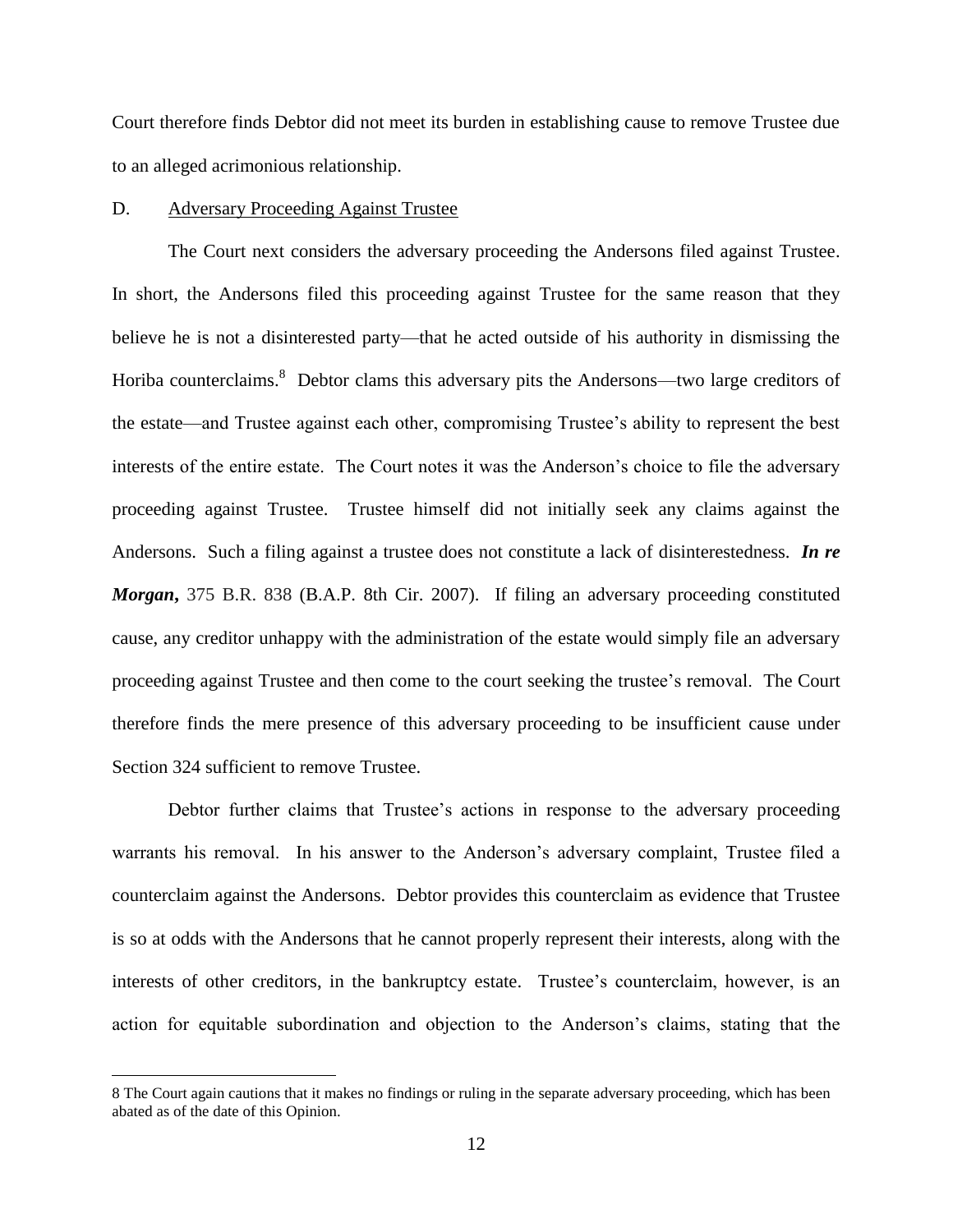Anderson's claims against the estate should not receive any priority status because the Anderson's "inequitable conduct." Equitable subordination is a tool in the arsenal of any trustee that can be used to enlarge the estate for the benefit of all creditors. *See, e.g., In re Cajun Elec. Power Co-op., Inc.,* 119 F.3d 349 (5th Cir. 1997) (stating that a bankruptcy trustee has standing to bring an equitable subordination claim on behalf of the estate). Therefore, merely objecting to a claim and asking for its equitable subordination is not evidence that a trustee has a conflict of interest with the estate; in fact, it may be evidence that a trustee is actually acting in the best interest of the estate.<sup>9</sup> The Court finds the fact that Trustee filed a counterclaim against the Andersons in the adversary proceeding is not cause for removal.

Debtor also made several comments at the hearing regarding the Trustee's retention of counsel to defend him in the adversary proceeding. Debtor is concerned that Trustee's primary motive in doing so is to rack up legal fees which could be taken out of the estate. According to Debtor, it filed the adversary proceeding solely to preserve the claims it could potentially bring against Trustee and to prevent the claims from being barred by the statute of limitations. Prior to filing, Debtor claims it offered to toll the statute of limitations in order to delay filing the claim. Trustee, according to Debtor, refused to sign such a tolling agreement. Considering these facts, the Court does not find Trustee's retention of counsel relevant in determining whether cause exists to remove Trustee. Debtor should have reasonably understood that its decision to file a claim against Trustee, whether to preserve the statute of limitations or otherwise, would require Trustee to seek legal counsel to defend himself. The Court therefore finds Trustee's retention of legal counsel insufficient cause for removal.

<sup>9</sup> The Court does not make such a finding here, but uses this comment to show that, without additional evidence as to Trustee's motives for filing the counterclaim, Debtor has not met its burden to show cause for removing Trustee.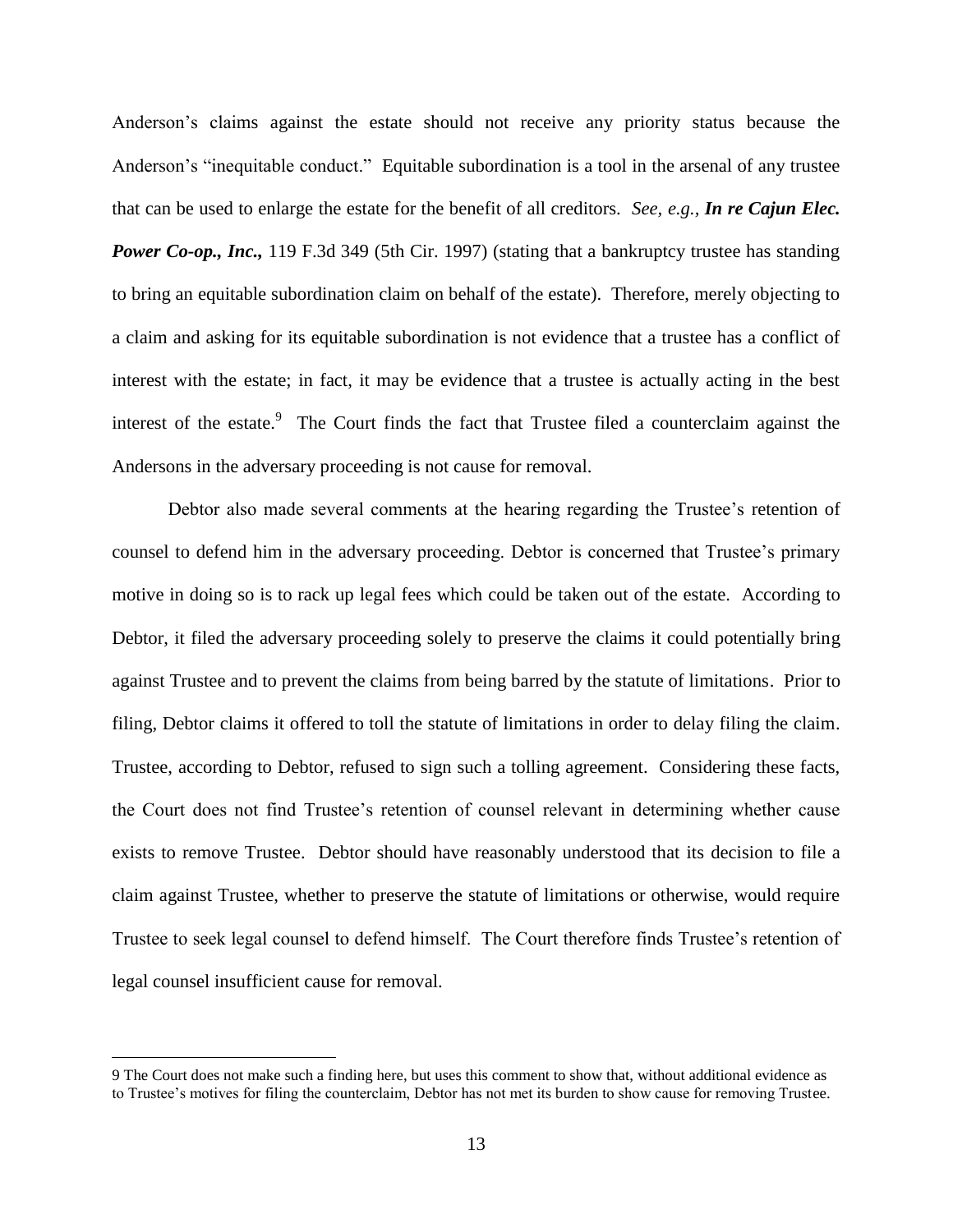## E. Debtor's Tax Returns

Debtor next claims Trustee has needlessly delayed filing 2009, 2010, and 2011 tax returns to the detriment of the estate. Debtor provided Trustee's own testimony during the hearing on Trustee's Motion to Compel as evidence that, as of March 27, 2012, Trustee had not filed a 2009 tax return for Debtor's estate, nor had he sought an extension.<sup>10</sup> Although Debtor offered to have its accountant prepare the tax returns, Trustee testified that he rejected Debtor's offer, opting instead to employ his own accountant. According to Trustee, he did not believe Debtor's accountant had filed accurate returns in the past and had also offered Debtor bad advice prior to the bankruptcy filing. Trustee further testified that Mr. Anderson, as Debtor's representative, refused to cooperate by providing necessary documentation due to his conflict of interest in the case. $11$ 

The Court did not hear evidence from the parties regarding the delay in filing Debtor's tax returns. According to the testimony from Trustee's motion to compel, Debtor caused the delay by not providing necessary documentation. Debtor, the party carrying the burden of proof, did not provide sufficient evidence to rebut this assertion. Therefore, the Court finds Debtor did not meet its burden in proving that the delay in the filing of Debtor's tax returns constitutes cause to remove Trustee.

## F. Administration of the Estate

 $\overline{a}$ 

As a final note, the Court notes the estate has been nearly fully administered at this point. Both parties admit that the largest claims left in the estate are Horiba's claim and the

<sup>10</sup> Trustee's testimony at the hearing on Trustee's Motion to Compel was admitted as evidence at hearing on the present Motion to Remove Trustee.

<sup>11</sup> According to testimony, Trustee believes that Debtor, by not revoking its "Subchapter S" election prior to filing bankruptcy, exposed itself to a large amount of tax liability. Trustee believes Mr. Anderson's reluctance to provide the requisite documentation is due to an increased likelihood that the tax returns would result in much higher tax liability than previously thought.